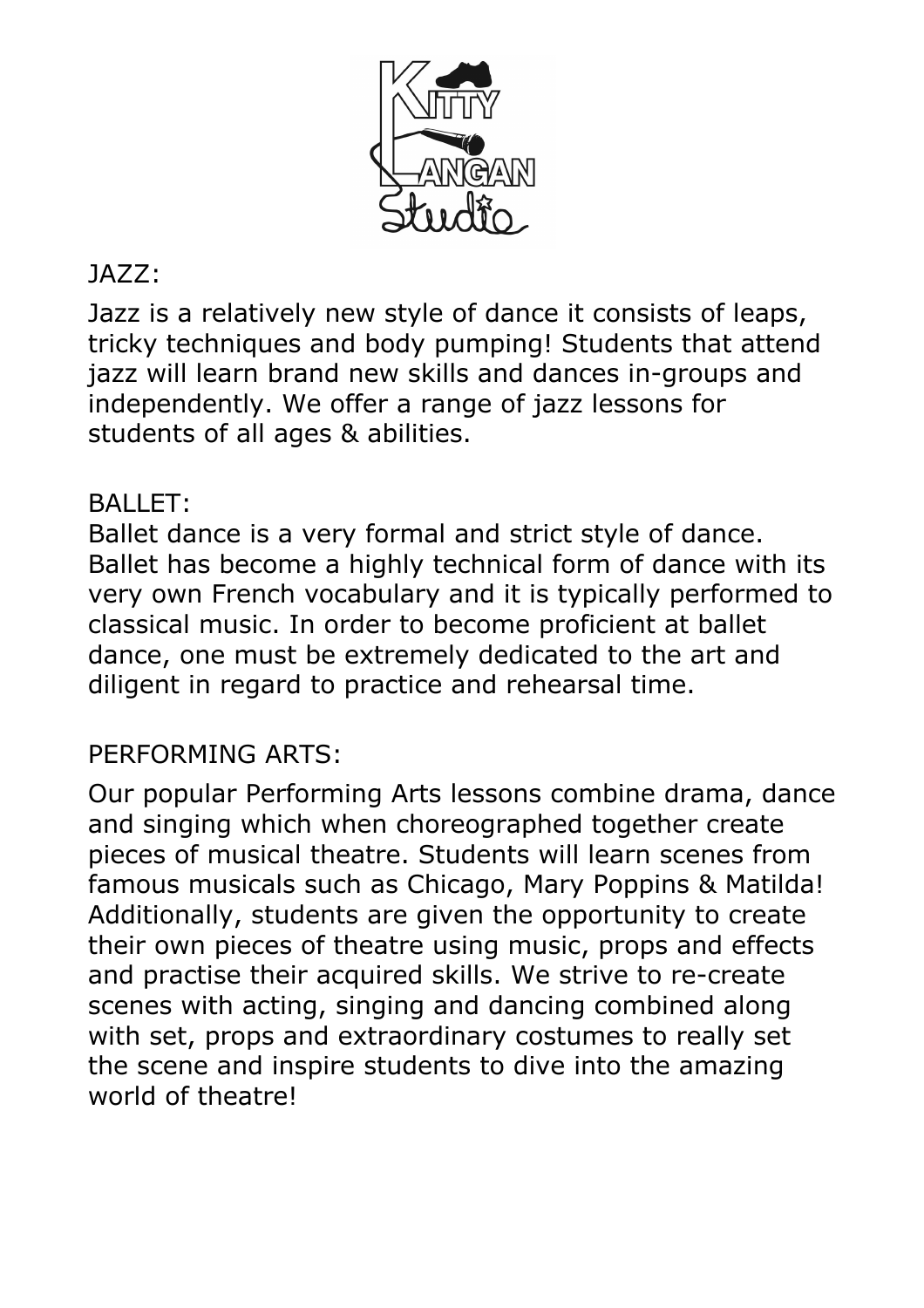## SINGING:

Each lesson consists of short singing exercises, breathing techniques and tongue twisters. Students have the opportunity to follow the Rockschool (exam board) syllabus if the student is wishing to take exams from level 1 all the way to level 8. Each student will feel more confident after each lesson and will be encouraged to take part in local events and showcase their talent. We offer regular private singing lessons and to suit the individual both of which can be for one hour or just half an hour.

#### STREET:

Street dance is used to describe all the hip hop and funk dance styles that began appearing in the United States since the 1970s. Most of these styles such as breakdance, popping, locking and hip hop are still alive and evolving within the hip hop culture of today, and are seen regularly in music videos. Classes are creative and blend original hip-hop styles fused with modern commercial moves to the latest hip-hop controversial beats!

#### TAP:

Tap dance is a form of dance, characterised by using the sounds of taps shoes striking the floor as a form of percussion. Two major variations on tap dance exist: rhythm (jazz) tap and Broadway tap. Broadway tap focuses on dance; it is widely performed in musical theatre. Rhythm tap focuses on musicality, and practitioners consider themselves to be a part of the Jazz tradition.